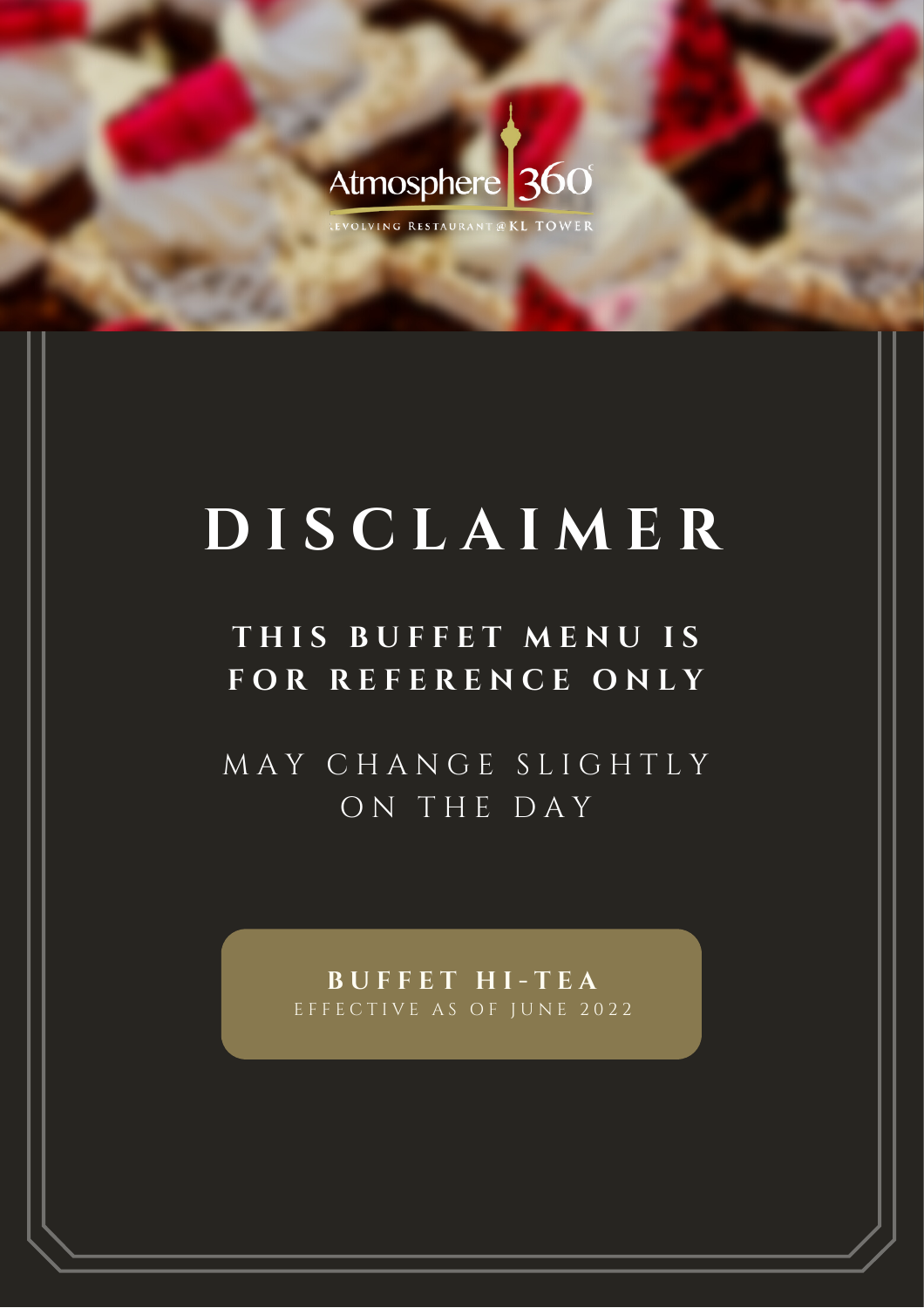## Atmosphere 360

LEVOLVING RESTAURANT @ KL TOWER

### **B U F F E T H I - T E A** E F F E C T I V E A S O F J U N E 2 0 2 2

#### **A p p e t izer**

Fresh Leafy Salads with Dressings, Tossed Salads and Cold Cuts <u>(Chef Selection of Rotation Lefty Lettuces, Tossed Salads, Cold Cuts and Condiments of the Day)</u>

> Smoked Salmon, Beef Salami, Chicken Ham, Herb Terrine Salmon and Cream Cheese Terrine

Baby Romaine Lettuces, Lolla Rossa, Lolla Bionda, Rocket Salad, Frisee, Butterhead Lettuces, Oak Leaf, Mache Lettuces, Tatsoi, Radicchio, Baby Spinach

Alfalfa, Broccoli, Cauliflower, Cherry Tomatoes, Herb Croutons, Marinated Olives, Tri-colour Capsicums, Carrot, Corn Kernels, Kidney Beans, Onion Rings

*&*

Caesar Dressings, French Dressings, Thousand Island Dressing, Lemon Dressing, Sesame Dressing, Honey Dressing, Olive Oil, Balsamic Vinegar

#### $\bullet\bullet\bullet$

#### **SALAD STATION** (Chef Selection of 6 types of Rotation Salad of the Day)

#### **(Ro t a ti o n Ve g e t a r i a n )**

Mediterranean Salad, Tabbouleh, Mango Pickle, Corridor Chutney, Pineapple Chutney, Cucumber Tzatziki Salad, Waldorf Salad, Curried Cauliflower Salad, Tomato Caprese Salad, Melon Fruits Salad, German Cornichon Potato Salad, Turmeric Tempeh Goreng With Spicy Soya Sauce, Vegetables Crackers, Papadam

#### **(Ro t a ti o n N o n -Ve g e t a r i a n )**

Hawaiian Chicken Pineapple Salad, Seafood Pasta Salad, Mayo-chicken Pasta Salad, Tuna Nicoise Salad, Ipoh Chicken Salad, Thai Beef Salad, Siamese Young Mango Salad, Kerabu Kaki Ayam, Kerabu Ikan Bilis, Fish Crackers

#### **p a g e 1 o f 3**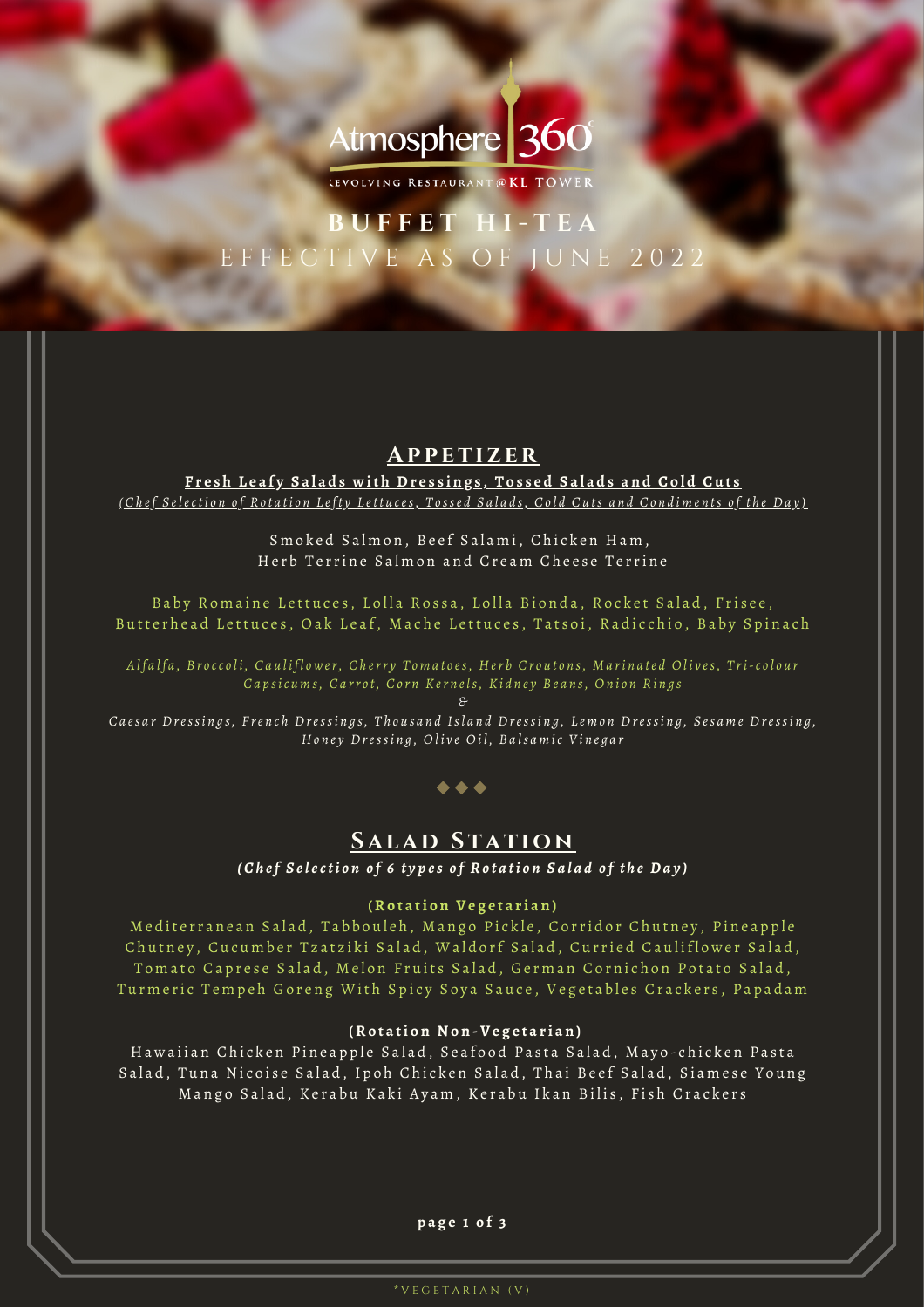## Atmosphere 360

LEVOLVING RESTAURANT @ KL TOWER

### **B U F F E T H I - T E A** E F F E C T I V E A S O F J U N E 2 0 2 2

#### **Main Cou rs e**

Nasi Lemak with Condiment Sambal Sotong Kembang or Sambal Shrimp Fried Rice Fried Mee Mamak or Char Koay Teow Fish Finger or Chicken Nugget Mini Sausage Ayam Goreng Berempah or Barbecue Chicken Wings Roti Canalor Naan Bread with Dal Curry Chicken Steam Corn

#### $\blacklozenge \blacklozenge \blacklozenge$

#### **A s sort e d Sand w iche s**

Chicken Ham Sandwich, Cheese Sandwich, Egg Sandwich, Cucumber Sandwich and Tuna Sandwich

#### $\bullet\hspace{0.1cm} \bullet\hspace{0.1cm} \bullet\hspace{0.1cm} \bullet$

#### **SNACK STATION**

Vegetable Spring Roll, Vegetable Curry Potato Samosas Potato Wedges or Keropok Lekor

> *Ch i l l i S a u ce, T o m a t o Ketc h u p* Chili Kicap / Traditional Chili Sauce

#### $\bullet\bullet\bullet$

#### **N ood l e S tat ion**

Curry Mee and Hor Fun Noodle ( Yellow Noodles, Flat Koay Teow, Rice Vermicelli Noodle)

Served with Fish Ball, Fish Cake, Chicken Cube, Taugeh, Spring Onion, Chili Kicap, Pickle Chili, Red Chili, Limau Kasturi And Fried Onion

#### **p a g e 2 o f 3**